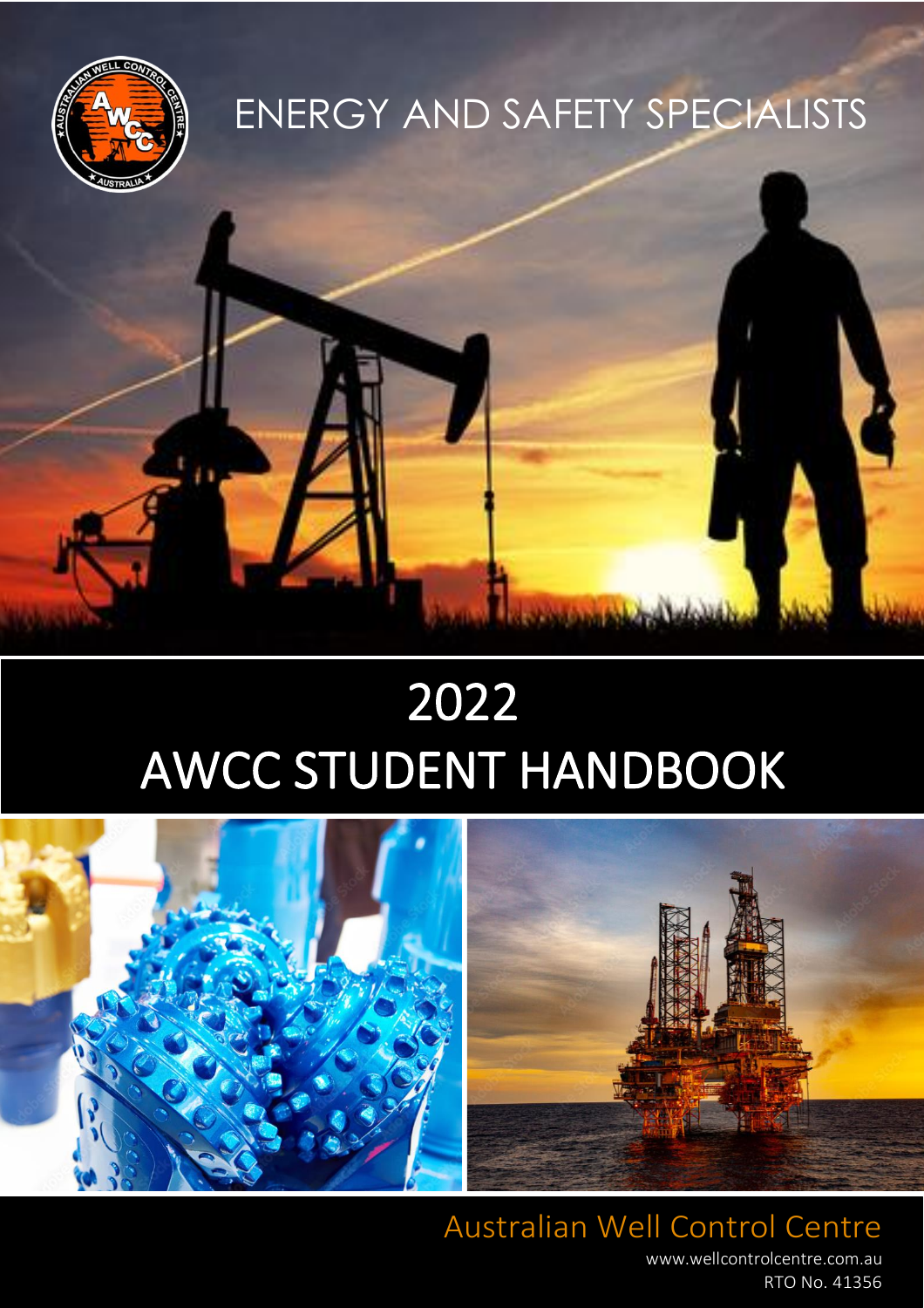

| <b>Issue Date:</b>       | May 2022   |
|--------------------------|------------|
| <b>Version:</b>          | 1.0        |
| <b>Scheduled Review:</b> | April 2023 |
| <b>Authorised By:</b>    | CFO        |
| <b>Number of Pages:</b>  | 15         |

# **Quality Manual Policy**

#### **Table of Contents**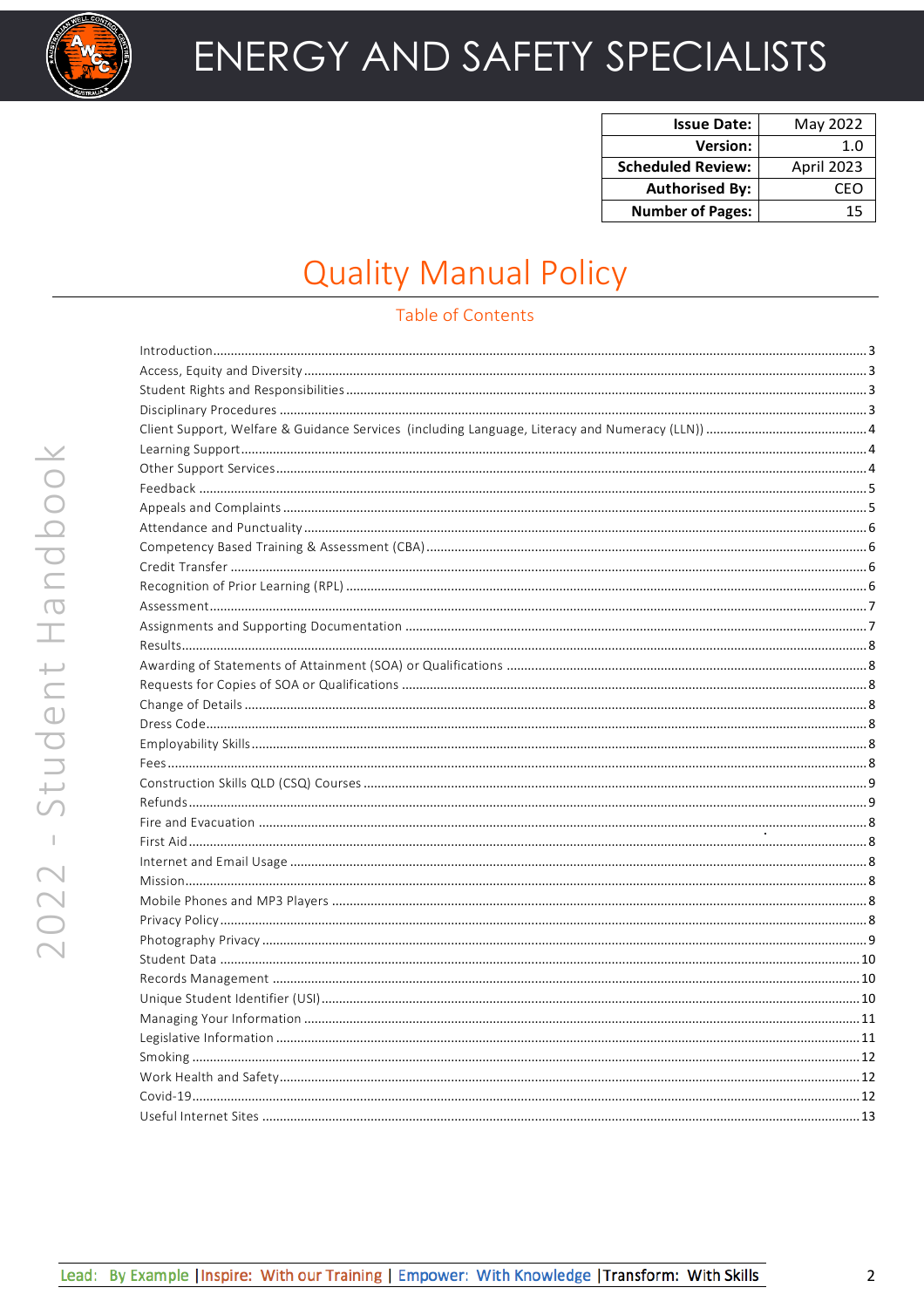

### <span id="page-2-0"></span>**Introduction**

troduction<br>Australian Well Control Centre provides nationally accredited qualifications and non-accredited training solutions to individual learners, companies/businesses, not-for-profit organisations, and Government departments throughout Australia. This handbook explains the services offered by the Australian Well Control Centre. The ultimate focus is to provide flexible, customised training with solution that meet our clients' goals and objectives. The policies of the Australian Well Control Centre safeguard the interests and welfare of all participants, including the students' rights and responsibilities. As a Registered Training Organisation, it is imperative for our company to operate within the Standards of the National VET Regulator.

### <span id="page-2-1"></span>Access, Equity and Diversity

The Australian Well Control Centre is committed to providing opportunities for advancement to all people, regardless of their background. Information, advice, and support are provided irrespective of age, disability, colour, race, gender, religion, sexuality, family responsibilities or location.

Access and equity principles are integrated into all the Australian Well Control Centre's course and resource development, recruitment, enrolment, training delivery, and assessment to maximise the opportunity for access and participation. The Australian Well Control Centre willsupport and assist you throughout your studies.

# <span id="page-2-2"></span>Student Rights and Responsibilities

Australian Well Control Centre will respect Students rights to;

- ◻ Clear, detailed information about the organisations services and policies;
- ◻ Make an informed choice about their participation in the program;
- ◻ Quality services which are;
	- o Appropriate to the agreed program
	- o Flexible in responseto any special requirements, such as language an, literacy and numeracy
	- o Sensitive to and appropriate for their cultural, language, sexual, religious backgrounds.
- ◻ Not be discriminated against on the grounds of sex, race, culture, language, religion, marital status, physical or intellectual disability, illness, sexual preference, psychiatric diagnoses, physical characteristics, transgender;
- ◻ Not be harassed or bullied;
- ◻ Confidentiality of personal information and choice about disclosure of information (within legal and ethical constraints);
- ◻ Access to records containing personal information about themselves; and/or
- ◻ Express their complaints / disputes and appeals without fear of repercussions and have them dealt with in a fair and consistent manner.

### <span id="page-2-3"></span>Disciplinary Procedures

The students' rights and responsibilities are designed to ensure that all Students receive equal opportunities and gain maximum benefits from their program. On enrolment, each Student must agree to abide by applicable workplace policies.

Failure to abide by workplace policies may result in disciplinary action where the student's manager will be advised.

Behaviours that may result in disciplinary action include (but are not limited to);

- ◻ Continuous interruptions to trainers, mentors or assessors;
- ◻ Not complying with siterequirements;
- ◻ Being disrespectful to otherstudents;
- ◻ Sexual harassment to Students, facilitators, mentors or assessors;
- ◻ Acting in an unsafe manner that places themselves and/or other at risk;
- ◻ Refusing to participate in program activities; and/or continued absence at required times.
- ◻ Being disrespectful to others regarding their age, disability, colour, race,gender, religion, sexuality, family responsibilities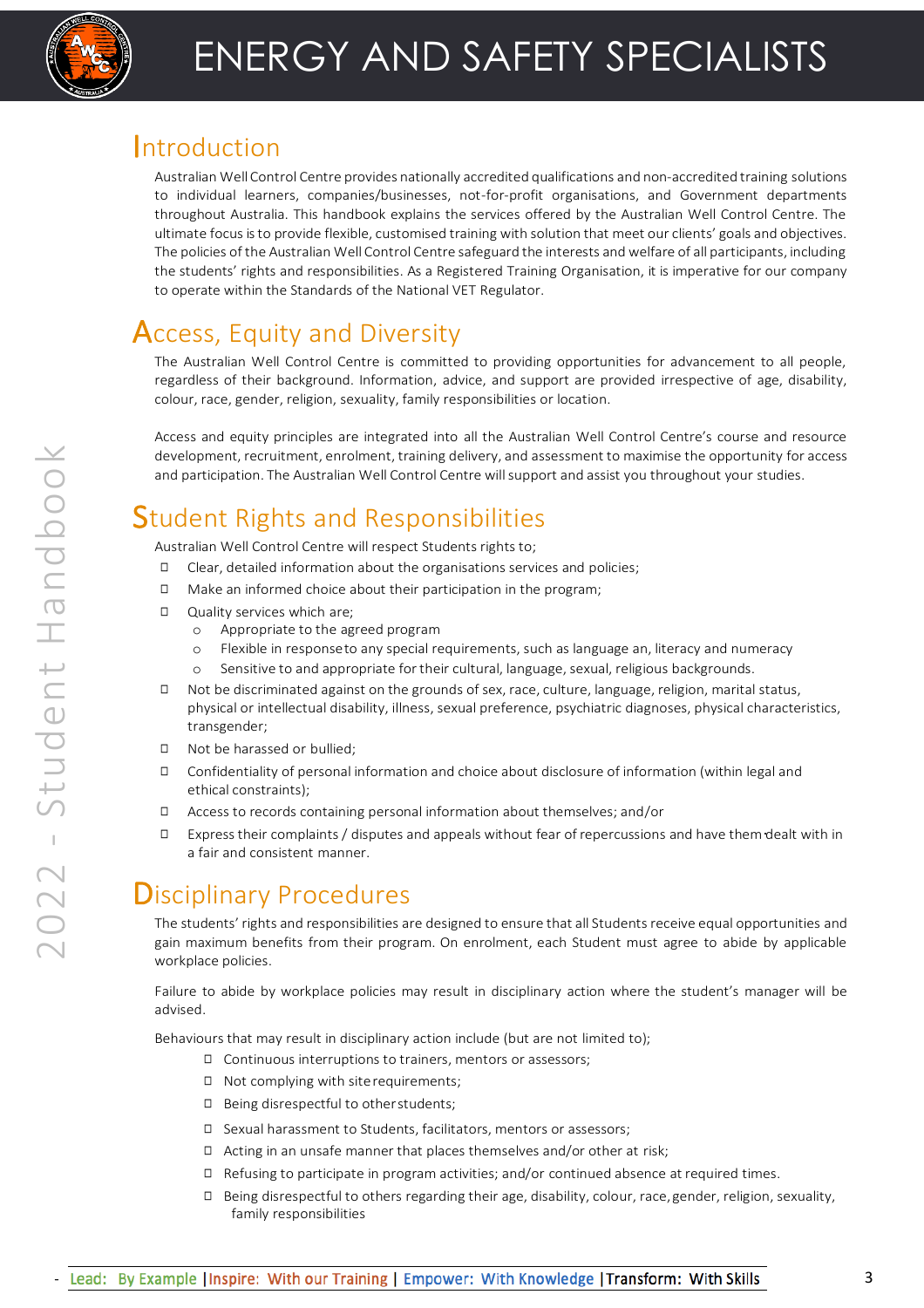### <span id="page-3-0"></span>Client Support, Welfare & Guidance Services

#### (including Language, Literacy and Numeracy (LLN))

Australian Well Control Centre is committed to providing guidance or support to those students who have any identified issues in relation to their training, including language, literacy or numeracy (LLN), and who may subsequently benefit from support.

As part of your enrolment process, you will be requested to undertake an assessment of your language, literacy and numeracy skills. Should this process identify any areas of concern Australian Well Control Centres Student Support Officer will conduct a confidential interview with you and provide you access to appropriate support.

Students' needs are identified upon entry into their course of study. Information to make this assessment is gathered through:

- ◻ Information provided by the student on the enrolment forms and in discussion with trainers at induction. For example, in this Handbook, we mentioned that AWCC collects what you might consider to be sensitive information from you, such as information about any disabilities or impairments that might affect your learning;
- ◻ We do strongly encourage you to identify if you do have any issues (such as literacy, language or numeracy, physical or learning issues) that may impact on your training or assessment. By knowing this information, we will be able to support you with appropriate resources or make reasonable adjustments to the program to assist you;
- ◻ Gathering information about each student's prior formal and informal learning and encouraging;
- ◻ them to seek recognition for this through the RPL process; and
- ◻ Developing an individual training and assessment record and plan for each student during the initial stages of a qualification.

#### <span id="page-3-1"></span>Learning Support

All students are provided with a range of learning support options and resources to help them achieve competency. This includes:

- ◻ Mentoring from appropriately qualified trainers including provision of phone and email contact details;
- ◻ Notification of tutorials and trainer availability sessions times if applicable; and
- ◻ Referral to external support services as necessary.

#### <span id="page-3-2"></span>Other Support Services

AWCC recognises that all people learn differently and acknowledges that some students may require additional support. Additional support will be provided for any students experiencing:

- ◻ disability and access issues;
- ◻ language barriers;
- ◻ language, literacy and numeracy issues; and
- ◻ any other issues that may affect their ability to achieve training goals.

Provision of additional support services will be provided where necessary to enable students to participate in the same way as any other person regardless of whether support services have been required.

Where there is perceived difficulty in achieving learning goals, the trainer will discuss these issues with you. You will be provided with information about possible alternative pathways, additional tools and resources available, and options and choices for accessing a support network. The information provided will vary depending on the individual needs of the student.

Should you feel that you are not coping with your training either because of difficulties at work or as a result of personal issues, you should seek advice and/or assistance from your trainer. AWCC will make every effort to assist you to manage issues that could have an impact on the successful completion of training.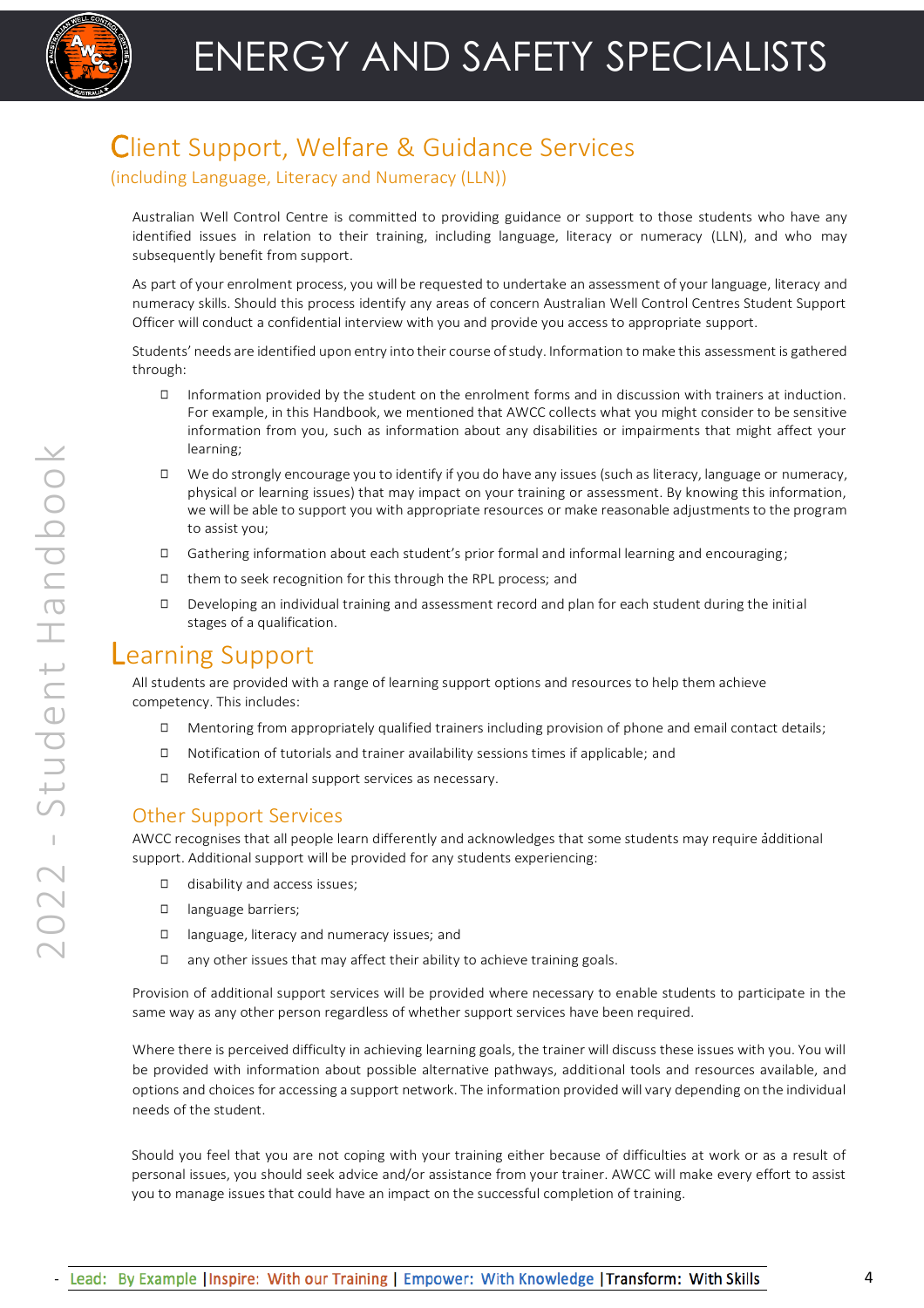

Additional agencies that may provide further support include:

Centrelink

Phone: 131 021 Email[: www.centrelink.gov.au](http://www.centrelink.gov.au/) 

Language Literacy and Numeracy Providers TAFE Queensland Phone: 1300 308 223 Email[: www.tafe.net](http://www.tafe.net/)

Lifeline

http:/[/lifeline.org.au](http://www.lifeline.org.au/) Phone: 131114

Beyond Blue

<https://www.beyondblue.org.au/> Phone: 1300 122 3646

### <span id="page-4-0"></span>Feedback

Australian Well Control Centre as an RTO is required to collect feedback from students and clients. All client complaints and feedback will be actioned in line with the Australian Well Control Centres policies and procedures. We take any suggestion, complaint, or grievance very seriously and all staff will work to ensure that your comments are acted upon quickly and fairly. During your study you will have several opportunities to provide feedback about your experience.

## <span id="page-4-1"></span>Appeals and Complaints

Students who are dissatisfied with academic decisions or procedures, or who have any issues that directly relate to the successful completion of their course or program, should discuss the matter in the first instance with their trainer and assessor. Should you be dissatisfied with the decision of the trainer and assessor, you have the right to submit an application for re-evaluation to the RTO Manager.

Complaints arewelcomed as a means of ensuring that the problems faced by clients are addressed and because they provide an opportunity to improve the operation and delivery of our training programs.

It is also important that if you have an issue or a problem (with the training or with our services), including if you are dissatisfied with the outcomes of assessment and other decisions, that we know about it and have an opportunity to work with you to resolve it.

AWCC's full Complaint and Appeal Policy and Procedure is available on requested from the Administration Team.

In brief, if you have a complaint, please discuss it first with the relevant person (the person your complaint isrelated to), or another AWCC staff member. If this discussion is unable to resolve the issue, or you are unable to discuss it directly, you may submit a 'formal' complaint (an appointment, email, letter or via the website) to AWCC who will commit to investigating the issue and

working with you to have it resolved.

If you are lodging an appeal about a decision, whether the decision is about the result of an assessment or a decision about an issue, it must be done within 14 days of notification of the result or decision. Each student has an opportunity to formally present his or her case and is given a written statement of the appeal outcomes including reasons for the decision.

Whilst AWCC would prefer the opportunity to work with you to satisfactorily resolve issues, the commonwealth government also provides students with access to a National Training Complaints Hotline - 13 38 73 or [skilling@education.gov.au](mailto:skilling@education.gov.au) which is open from 8am to 6pm Monday to Friday.

The Queensland government also enable students to raise issues and concerns with the Training Ombudsman. [www.trainingombudsman@qld.gov.au](http://www.trainingombudsman@qld.gov.au/)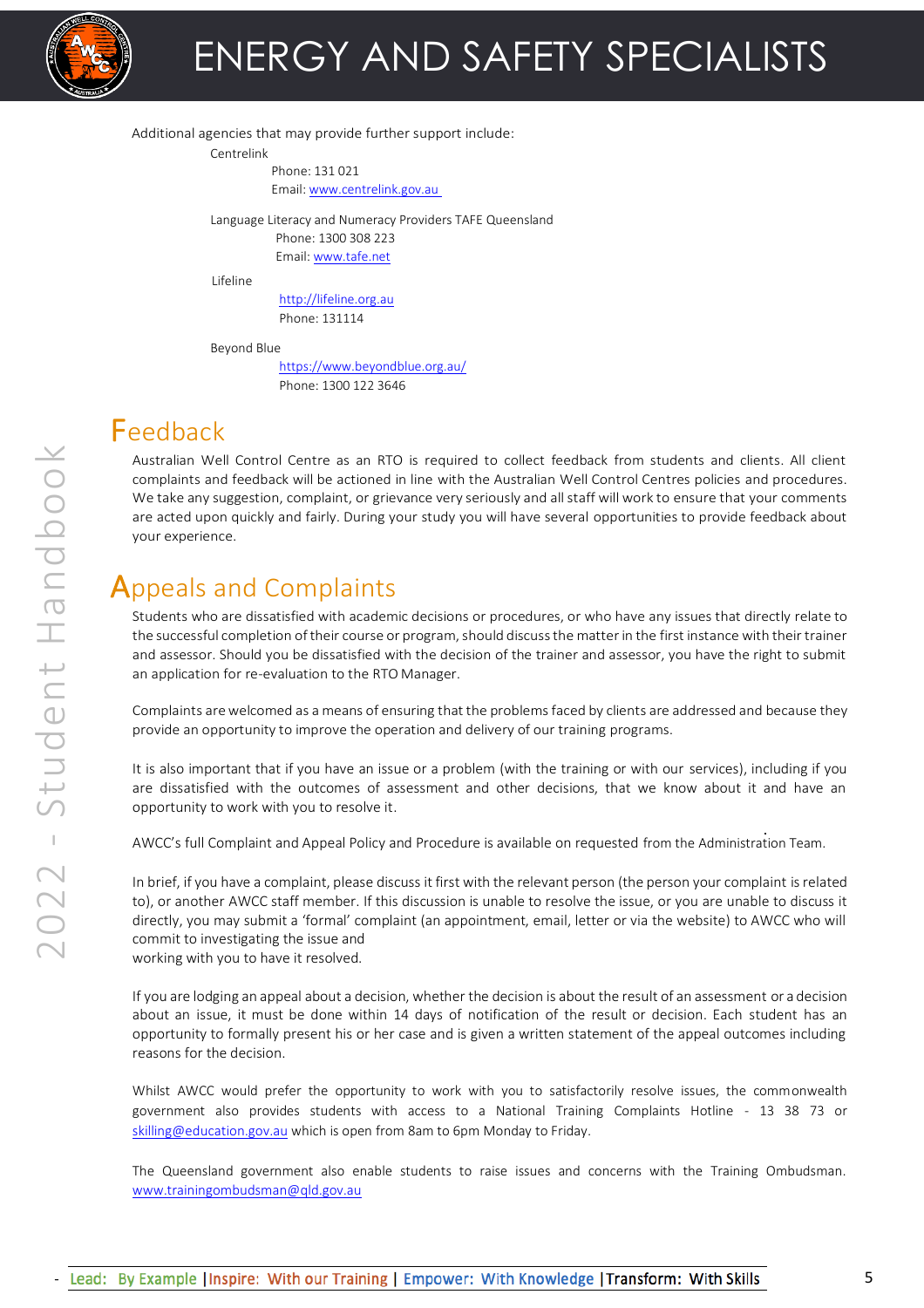

#### <span id="page-5-0"></span>Attendance and Punctuality

ttendance and Punctuality<br>Being on time to class is important for you, your trainer and assessor and other students, because being late disrupts the learning environment. You are required to participate in all learning activities.

#### <span id="page-5-1"></span>Competency Based Training & Assessment (CBA)

CBTA is the method of deciding whether a Student has achieved the level of skill they require to work effectively and safely in the workplace. It is an approach to vocational education and training that places emphasis on what a person can do in the workplace as a result of completing a program of training and assessment. Ideally, progress within a CBTA training program is not based on time.

## <span id="page-5-2"></span>Credit Transfer

A Credit Transfer means the participant holds a successful result in the same unit of competency from a registered training organisation.

To initiate this process your trainer and assessor will provide you with a credit transfer application form. To support this application a certified copy of the certificate listing the qualification and/or unit/s of competency must be provided.Upon validation ofthe information provided and completion ofthe form, the data will be recorded on your student record. Any fees paid in advance for relevant unit/s of competency will be refunded or credited on your account.

This process should be initiated with your trainer and assessor as soon as possible after enrolling in your course. Please ensure that you discuss any prior training that you feel may be applicable for credit transfer, during your induction or on the first day of attendance for training at the Australian Well Control Centre.

### <span id="page-5-3"></span>Recognition of Prior Learning (RPL)

An application for RPL can be made if you have already attained the necessary skills required for your program elsewhere (for example, work, other study, skills and knowledge). Discuss opportunities to complete units of competency through RPL with your trainer and assessor. You will be required to provide evidence of your work and life skills, in support of your RPL application, when you meet with your trainer and assessor.

The RPL process at AWCC may vary depending on individuals' specific circumstances but will generally include:

- ◻ The provision of preliminary information about the RPL process to consider your suitability;
- ◻ A conversation between assessor and you to discuss evidence requirements for individual units, make a preliminary assessment, advise you accordingly and review the RPL assessment tool(s);
- ◻ You will supply evidence of your capability (prior learning, work history, personal skills etc) specifically related to the units of competency;

Examples of evidence might include (but not limited to):

- ◻ licenses or tickets
- ◻ resume/ CV or detailed work history
- ◻ certificates (accredited, non-accredited, higher education degrees or
- ◻ training programs. Refer Recognition re 'credit')
- ◻ performance appraisals
- ◻ indentures or trade papers
- ◻ statements of attendance/certificates vendor training courses, in-house courses, workshops, seminars, symposiums, club courses e.g. first aid, officials, surf lifesaving etc.
- ◻ photographic evidence of work
- ◻ diaries/task sheets/job sheets/logbooks
- ◻ memberships of relevant professional associations
- ◻ hobbies/interests/special skills outside work
- ◻ references/letters from previous employers/supervisors
- ◻ industry awards
- ◻ letters from employers, records of professional development.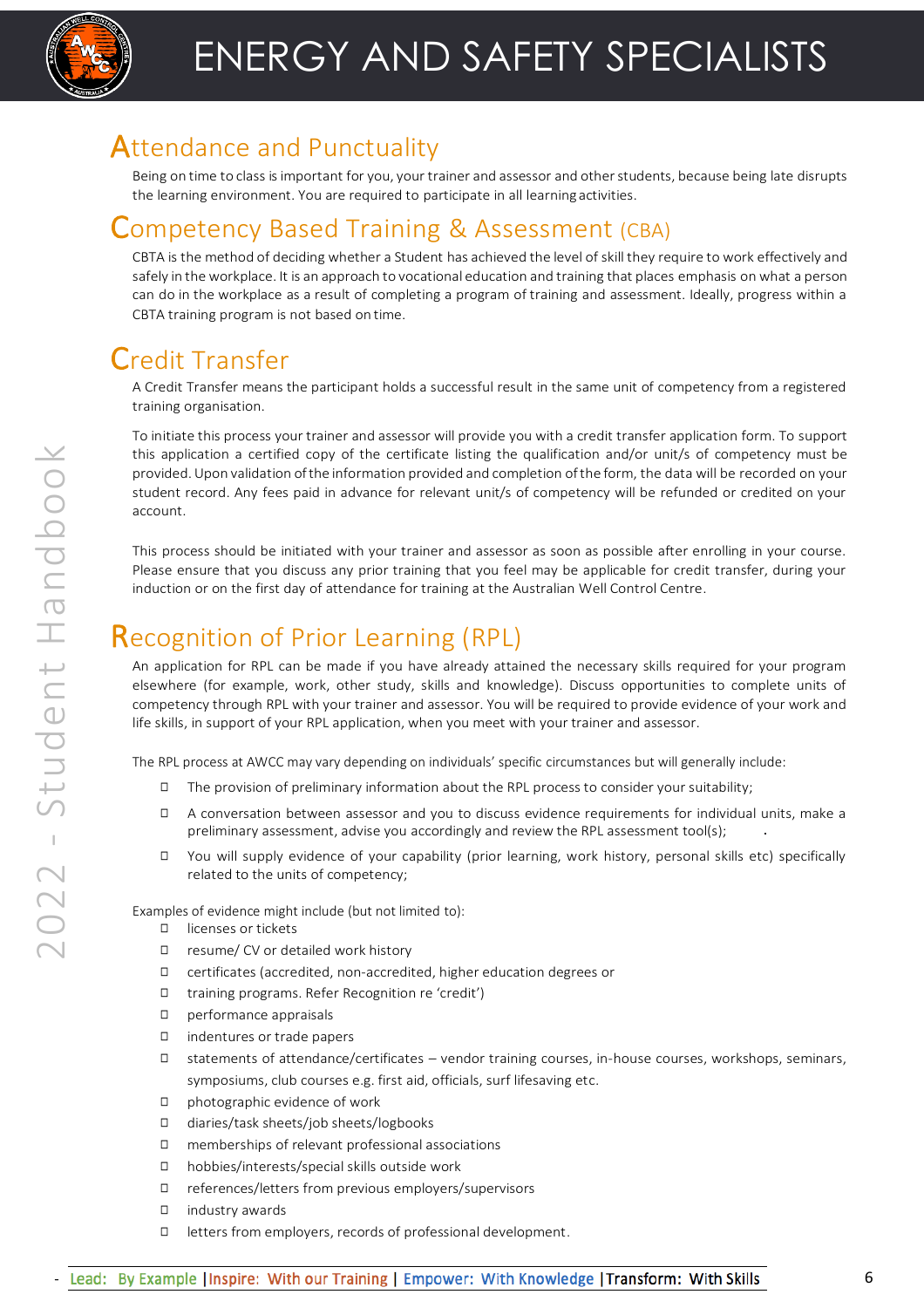

# ENERGY AND SAFETY SPECIALISTS

es<br>ses An assessor may conduct a review/verification of the evidence supplied against the units of competency The assessor may facilitate a one – on - one professional conversation(s) (depending on your experience and/or evidence, the assessor may need more than 1 occasion and/or to assess your skills in your workplace or a simulated environment)

If you consider you may have prior knowledge and skills that could demonstrate your current competence in accredited training, you are encouraged to discuss with AWCC at enrolment.

#### <span id="page-6-0"></span>Assessment

The following principles will be applied by all trainers and assessors to all assessments, which are:

- ◻ Validity a true test, meeting the standards of the training package as well as industry requirements.
- ◻ Reliability ensuring that assessments are conducted consistently with different groups or individuals to reflect a common standard.
- ◻ Flexibility adjustments are allowed, taking into account the varying situations and circumstances of students, but maintaining a consistent standard.
- ◻ Fairness making allowances to ensure assessment is equitable and overcoming any disadvantage students might have in relation to disabilities, language and literacy or capacity to apply what they are learning.

The assessment of a students competency will be carried out fairly, consistently and constructively. AWCC provides each student with an outcome suitable to his or her chosen career path. Upon completion, each Student will have a wide base of transferable skills, relevant to and consistent with training and assessment objectives.

When commencing study, your trainer will provide you with an overview of planned assessment and negotiate timeframes and requirements with you to ensure your readiness to undertake assessment. Assessments should be submitted or completed by the specified time for a result to be recorded, however, if necessary, extensions of assessment time-frames will be negotiated and/or considered in specific or exceptional circumstances.

To be eligible to pass your course or program, you must satisfactorily complete all the requirements of each unit of competency (course) you are enrolled in within a given time. This means that you are assessed in terms of being able to do the job to industry standards. In line with the belief that a person cannot be partially competent, results for units will be given as one of the following:

- ◻ Competent
- ◻ Not Yet Competent.
- ◻ Assessment activities can include:
	- o Knowledge tests (written or verbal);
	- o Skills tests;
	- o One-on-one critique observation and feedback;
	- o Diary of events, documentation, log book, etc.
- ◻ Recognition of Prior Learning processes and tools;
- ◻ Assessment against specifications and requirements from recognised industry standard;

<span id="page-6-1"></span>If you have any questions regarding your assessment, please contact your trainer and assessor.

#### Assignments and Supporting Documentation

(Evidence Requirements) All supporting documentation including assignments must:

- ◻ Be neatly hand written, printed, typed or word-processed.
- ◻ Be free from errors, or have mistakes neatly corrected.
- ◻ Have each page numbered, your name clearly stated, subject, title and date
- ◻ Be securely submitted with all attachments.
- ◻ Cases of plagiarism will be returned to the student.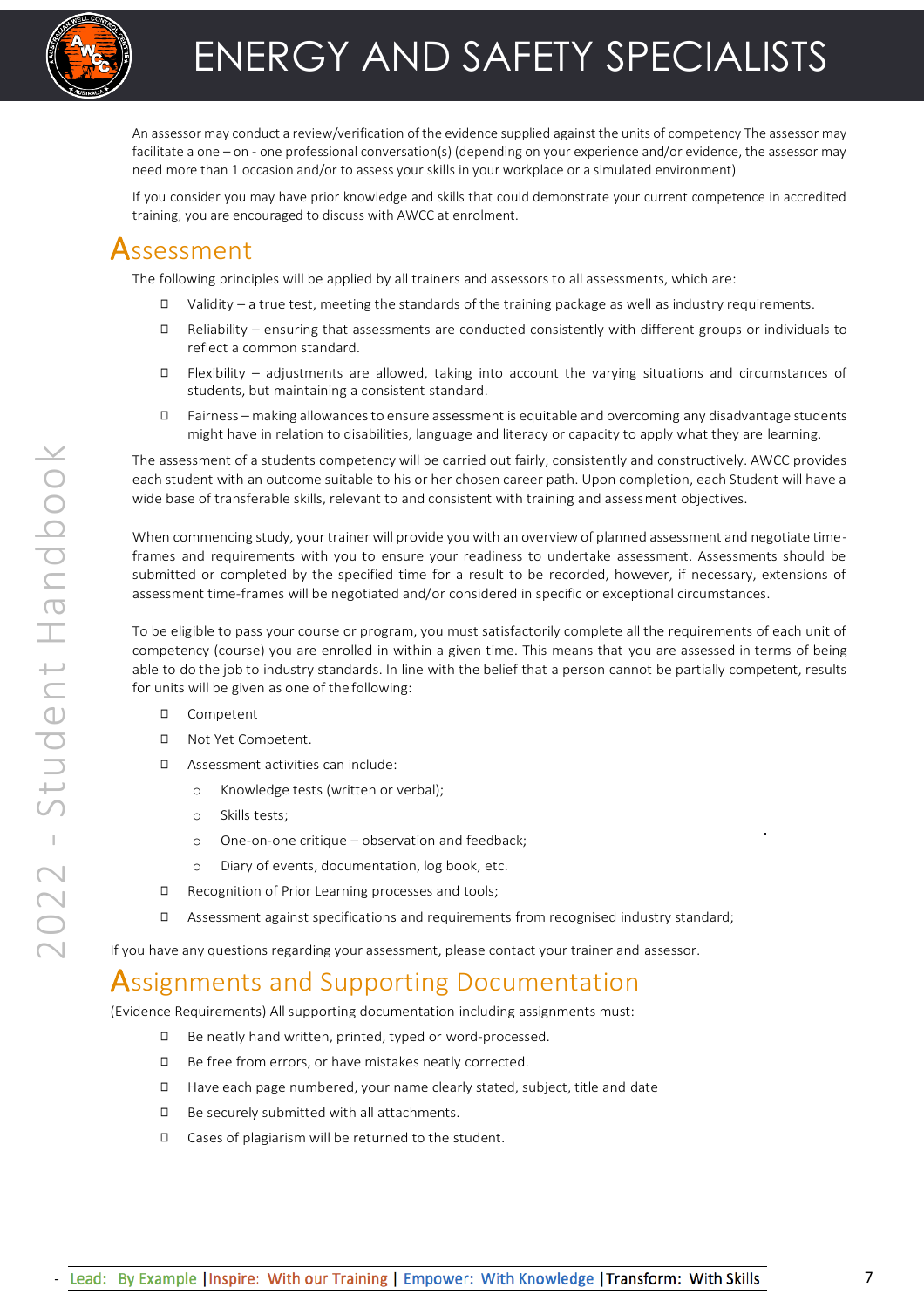

#### <span id="page-7-0"></span>**Results**

 $\mathsf{esu}$  lts<br>At the successful completion of your course or program, your results and qualification will be posted to you in the mail. If you do not fully complete your course or program, you may receive a Statement of Attainment.

### <span id="page-7-1"></span>Awarding of Statements of Attainment (SOA) or Qualifications

At the completion of your training program or individual unit, your qualification will be issued showing the units of competency which you have successfully completed. If you do not complete your training program you will be eligible for a Statement of Attainment for any units of competency successfully completed.

It is recommended that students keep a copy of all assessments submitted as Australian Well Control Centre will not be held responsible for misplaced assessments or for returning copies for your records.

In accordance with the National VET Regulator regarding retention requirements for completed student assessments items, Australian Well Control Centre will retain evidence on which the judgement of competence was made, for 30 years. After this time it can be destroyed.

Final certifications for individual competencies will be made through provision of a written Statement of Attainment or on the completion of all competencies, a qualification awarded

### <span id="page-7-2"></span>Requests for Copies of SOA or Qualifications

Any request for a copy of a Statement of Attainment or Qualification certificate must be made in writing or via electronic mail by the applicant. As stated by the nationally recognised regulator, a fee of \$60 will be charged for this service. This fee covers administration; printing and postage costs and will be charged to the applicant.

### <span id="page-7-3"></span>Change of Details

It is your responsibility to advise the Australian Well Control Centre of any changes to your address or contact details. It is imperative that this information remains up-to-date, so that you can be contacted if necessary and your results posted to you.

Please advise the Australian Well Control Centre's administration of any changes to contact details.

### <span id="page-7-4"></span>Dress Code

Students are requested to wear neat, clean and appropriate clothing and closed in footwear at all times. In addition, you may be required to wear specific items in accordance with your area of study or Work Health and Safety rules. These may include; steel cap lace up boots and hi-vis full length clothing.

### <span id="page-7-5"></span>Employability Skills

Employability skills are skills that apply across a variety of jobs and life contexts. They are sometimes referred to as key skills, core skills or life skills. There are eight Employability Skills:

- ◻ communication
- ◻ team work
- ◻ problem-solving
- ◻ initiative and enterprise
- ◻ planning and organising
- ◻ self-management
- ◻ learning
- ◻ Technology.

#### <span id="page-7-6"></span>Fees

All courses attract fees. The payment of these fees is dependent upon the individual contractual arrangements for each student. For further information regarding fees and possible refunds please refer to the Refund and Re- crediting Policy. If the student is paying for course fees, then they are invoiced at time of enrolment and a number of payment options are available and will be negotiated to suit your circumstances.

AWCC will never charge more than \$1500 fees in advance of training.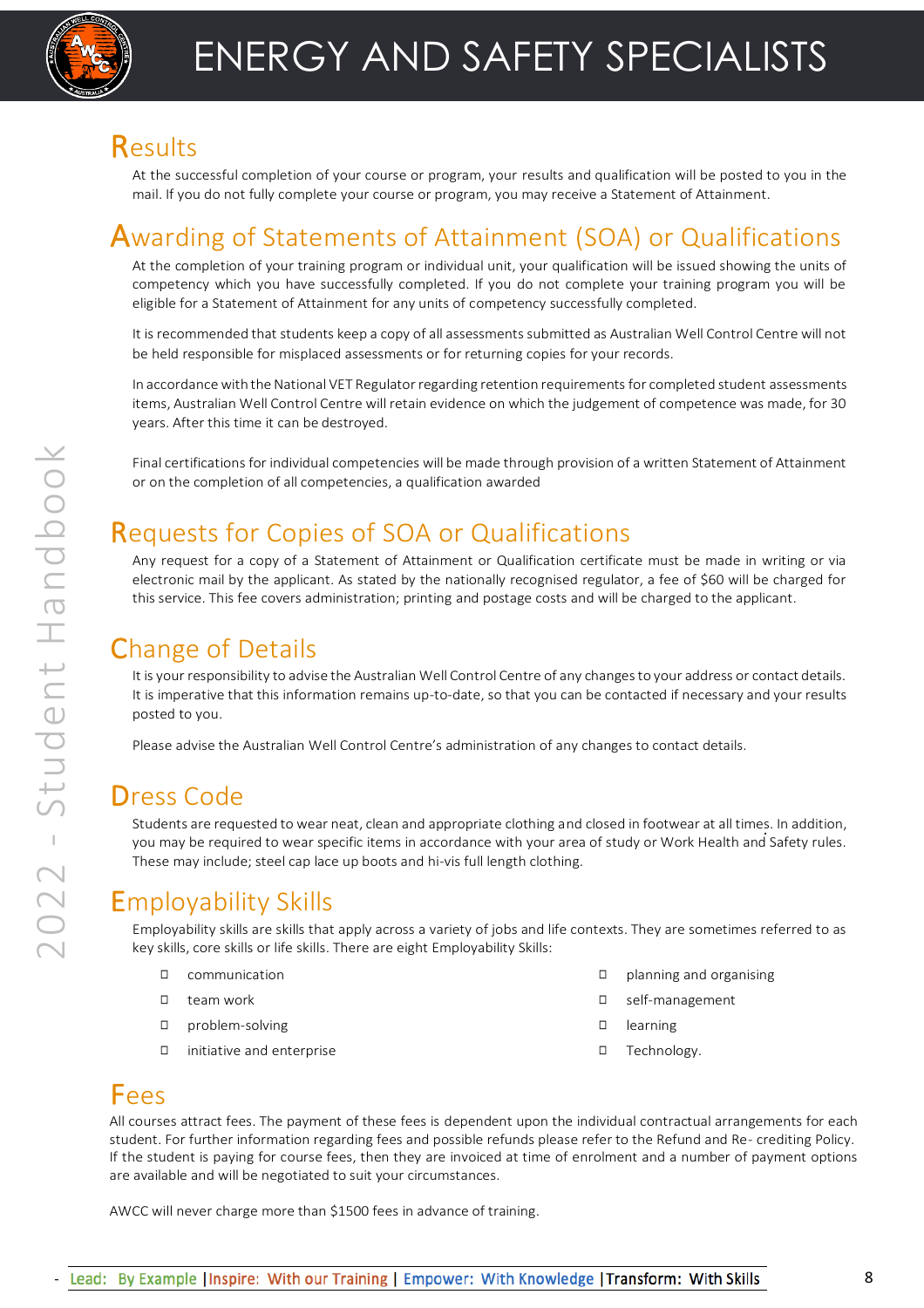

# <span id="page-8-0"></span>Construction Skills QLD (CSQ) Courses

If you are enrolling in a qualification, short course or unit of competency subsidised under one of the Construction Skills Queensland's subsidised programs, you will be required to provide documentary evidence in support of your eligibility.

Documentary evidence may include:

- o Birth certificate, copy of your green Medicare card or passport to demonstrate Australian of New Zealand citizenship status
- o Driver's licence proof or Queensland residency
- o Letter from your employer or statutory declaration confirming that you are engaged
- o in the construction industry

AWCC requires a minimum of 72 hours' (3 full working days) cancellation notice prior to commencement of a CSQ course to receive a refund (less admin fee). Cancellations with LESS than 72 hrs notice, the 50% deposit is not refundable. You would need to reapply for any future funding

### <span id="page-8-1"></span>Refunds

If a course is rescheduled or cancelled by AWCC prior to program or course commencement, then you will be offered an opportunity to reschedule to the next mutually agreeable available course date, or a full refund will be provided.

In the highly unlikely event that AWCC is no longer able to provide the training and assessment services as initially agreed, then every effort will be made to arrange for agreed training and assessment to be completed through another RTO at no additional cost to the student. Prior to the transfer students will be formally notified of the arrangements including any refund of fees that may be applicable

#### Fees will not be refunded if:

- o you withdraw from the course after the commencement of the first scheduled day/date of training or induction (if RPL program);
- o you do not start on the agreed date;
- o you withdraw from the course before completion.

*\*The term "commencement" refers to the first scheduled day of the program to be attended (whether you attend or not).*

If arrangements have been made for the course to be invoiced and you do not commence the course or withdraw after commencement an invoice will still be issued for the course.

If you withdraw or cancel prior to commencement, AWCC will also cancel any remaining payments that have been scheduled in respect of the enrolment if any payment or invoice plans have been negotiated.

If you do withdraw from a program of study, or AWCC is unable to complete your program of study, a Statement of Attainment will be issued for any units completed prior to your withdrawal.

#### Special Consideration

If you withdraw after commencement of the course or program, due to unforeseen difficulty or circumstances you may apply for special consideration of a refund which will be considered on a case-by-case basis. Your application must be in writing, and you will need to provide supporting evidence and documentation.

#### Activated Withdrawal

If you fail to attend classes, and/or fail to submit course work for any period of time that is sufficient to impact your progression, AWCC will attempt to contact you, or your employer to determine your intentions to continue in the course.

If you are unable to be contacted after three attempts AWCC may initiate an 'Activated Withdrawal' process from which you are considered to be withdrawn and all fees paid to date are non-refundable. To recommence after a withdrawal has been activated you are required to submit a new application and may be treated as a new student.

The acceptance of the refund policy and procedures and the availability of a complaints and appeals process does not remove the right of the student to take action under Australia's consumer protection laws.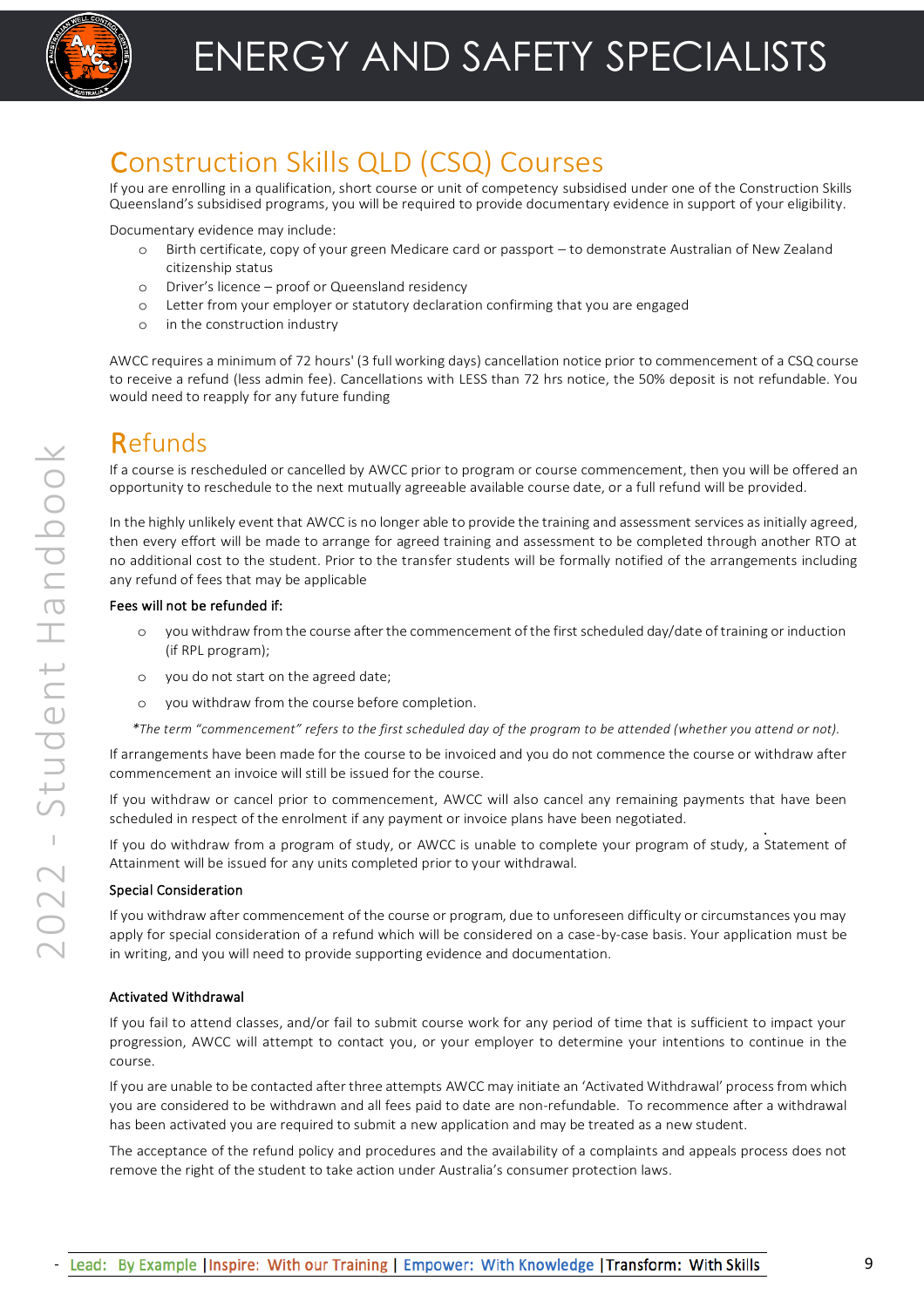

#### <span id="page-9-0"></span>Fire and Evacuation

In the case of fire, notify any staff member of the location of the fire. When the evacuation alarm sounds, everyone must evacuate the area in which they are located. Under instruction from your trainer and assessor, move smartly, but do not run, to the designated assembly area. Descend stairways no more than two abreast. Keep to the outside of stairways to allow access for emergency personnel.

Once at the assembly point, your trainer and assessor will call the roll to check that all students are accounted for. Do not leave this area until the all clear has been given. If you are not in class when the alarm sounds, proceed directly to the designated assembly point. Do not re-enter any building. Do not take refuge in toilets, storerooms, rest rooms or student common rooms.

## <span id="page-9-1"></span>First Aid

If first aid is required, please ask an Australian Well Control Centre staff member for assistance.

#### <span id="page-9-2"></span>Internet and Email Usage

Access to the internet is provided to enable you to locate resources directly related to your studies at the Australian Well Control Centre's head office. Accessto the internet though is a privilege, not a right, so you need to be aware of the conditions associated with this privilege. Australian Well Control Centre has the right to monitor and otherwise control access to the internet and network.

#### <span id="page-9-3"></span>**Mission**

It is our mission to continuously expand and enhance our relationships with our Australian and International customers, while continuously improving our systems, course offerings and people

### <span id="page-9-4"></span>Mobile Phones and MP3 Players

Mobile phones and MP3 players are to be switched off at all times during classes. Students are to be considerate of the rights of others at all times whilst in the classroom. Any use of mobile phones or cameras that impinges on the rights of others may result in suspension or exclusion of the student for a specific period.

### <span id="page-9-5"></span>Privacy Policy

The Australian Well Control Centre (AWCC) respects your privacy and takes the privacy of students, and clients, very seriously and complies with all legislative requirements which includes the Privacy Act 1988. The Privacy Amendment (Enhancing Privacy Protection) Act 2012 (Privacy Amendment Act) made many significant changes to the Privacy Act 1988 (Privacy Act). The main change is that all businesses that collect or handle personal information will be required to comply with a new set of Principles, the Australian Privacy Principles (APPs) as of 22 July 2019.

As a Registered Training Organisation (RTO) we are required to collect information for external agencies such as the National VET Regulator, and other licensing bodies to meet our compliance requirements as an RTO. All information shared is kept in the strictest confidence by both parties and is available upon request.

The Privacy Notice at Schedule 1 of the National VET Data Policy explains these requirements, which can be accessed through:

[https://www.education.gov.au/privacy-notice.](https://www.education.gov.au/privacy-notice)

#### The Privacy Notice states that:

Under the Data Provision Requirements 2012, AWCC is required to collect personal information about you and to disclose that personal information to the National Centre for Vocational Education Research Ltd (NCVER). Your personal information (including the personal information contained on our website and enrolment forms), may be used, or disclosed by AWCC for statistical, administrative, regulatory and research purposes.

AWCC may disclose your personal information for these purposes to:

- Commonwealth and State or Territory government departments and authorised agencies; and
- NCVER.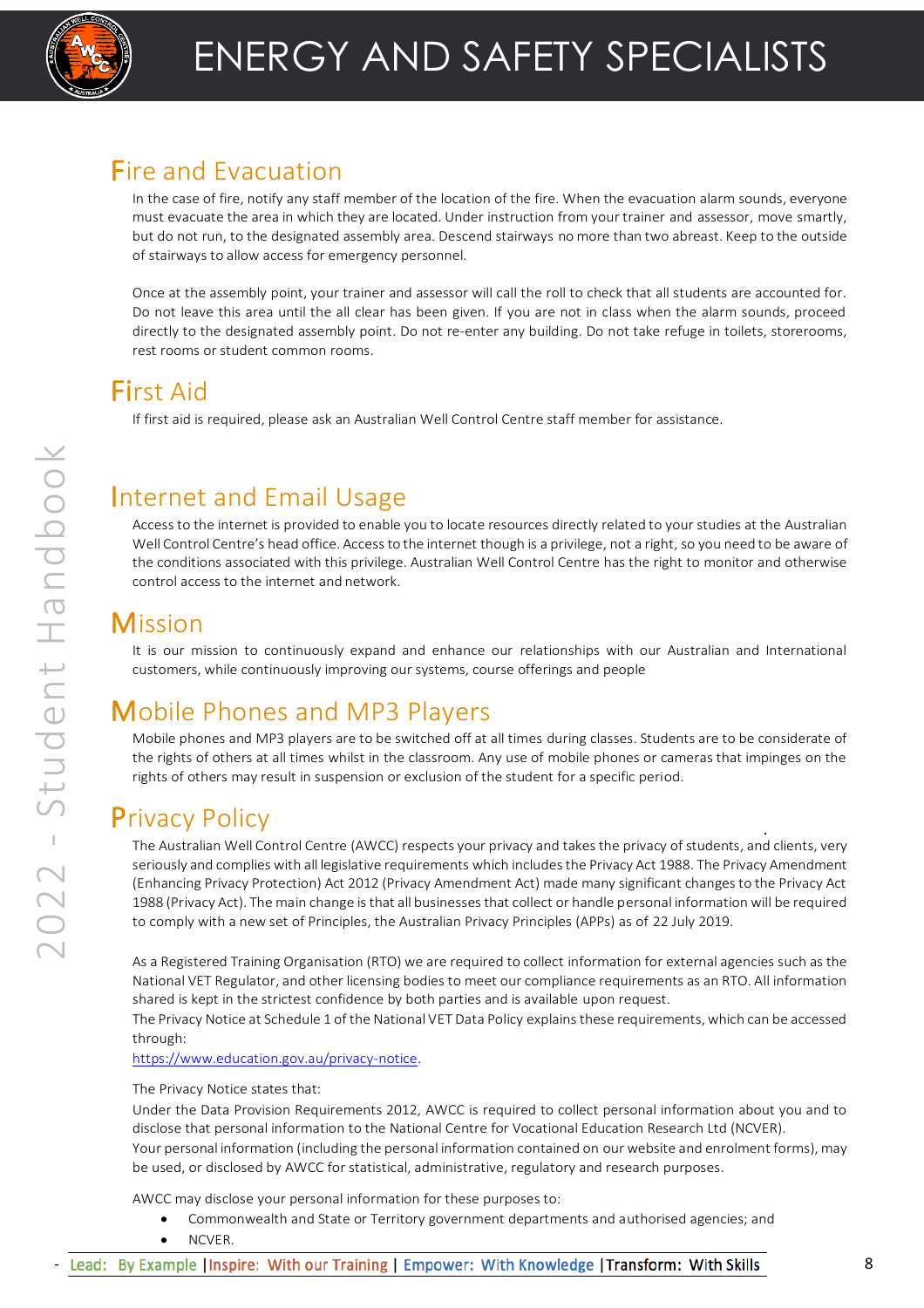

Personal information that has been disclosed to NCVER may be used or disclosed by NCVER for the following<br>purposes: purposes:

- populating authenticated VET transcripts;
- facilitating statistics and research relating to education, including surveys and data linkage;
- pre-populating RTO student enrolment forms;
- understanding how the VET market operates, for policy, workforce planning and consumer information; and
- administering VET, including program administration, regulation, monitoring and evaluation.

You may receive a student survey which may be administered by a government department or NCVER employee, agent or third-party contractor or other authorised agencies. Please note you may opt out of the survey at the time of being contacted.

NCVER will collect, hold, use, and disclose your personal information in accordance with the Privacy Act 1988 (Cth), the National VET Data Policy and all NCVER policies and protocols (including those published on NCVER's website at [www.ncver.edu.au](http://www.ncver.edu.au/) ). For more information about NCVER's Privacy Policy go to<https://www.ncver.edu.au/privacy> .

The relevant Privacy Principles are summarised as:

#### Collection

We will collect only the information necessary for our primary function and you will be told the purposes for which the information is collected.

#### Use and disclosure

Personal information will not be used or disclosed for a secondary purpose.

#### Data quality

We will take all reasonable steps to make sure that the personal information we collect, use or disclose is accurate, complete and up to date.

#### Security

We will take all reasonable steps to protect the personal information we hold from misuse and loss and from unauthorised access, modification or disclosure.

AWCC will only use or disclose personal information about a student for a purpose other than the primary purpose of collection (a 'secondary purpose') if:

- 1. The secondary purpose is related to the primary purpose of collection and the student would reasonably expect to use or disclose the information for the secondary purpose, or
- 2. AWCC reasonably believes that the use or disclosure is necessary to lessen or prevent a serious and imminent threat to an individual's life, health or safety, a serious threat to public health or public safety, or
- 3. AWCC has reason to suspect that unlawful activity has been, is being or may be engaged in, and uses or discloses the personal information as a necessary part of its investigation of the matter or in reporting its concerns to relevant persons or authorities, or
- 4. the use or disclosure is required or specifically authorised by law.

Notwithstanding the above, AWCC is prohibited by law from releasing a student's personal information to third parties, including members of their family without that individual's prior written consent.

#### <span id="page-10-0"></span>Photography Privacy

We recognise that in some circumstances there are sensitivities relating to the taking of photographs. This is particularly relevant to capturing images of children. We may, from time to time, wish to take photos of training activities we are conducting. When these instances arise in an environment external to our own training facilities, we will first obtain permission from the premise's owner or manager, as well as from the students themselves.

If you have concerns about how AWCC is managing your personal information, we encourage you to inform our staff and discuss your concerns. You are also encouraged to make a complaint directly to us using our internal complaint handling arrangements outlined in this handbook.

Under the Privacy Act 1988 (Privacy Act) you also have the right to make a complaint to the Office of the Australian Information Commissioner (OAIC) about the handling of your personal information. You can find more information about making a privacy complaint at the OAIC website[: http://www.oaic.gov.au/privacy/privacy-complaints](http://www.oaic.gov.au/privacy/privacy-complaints) .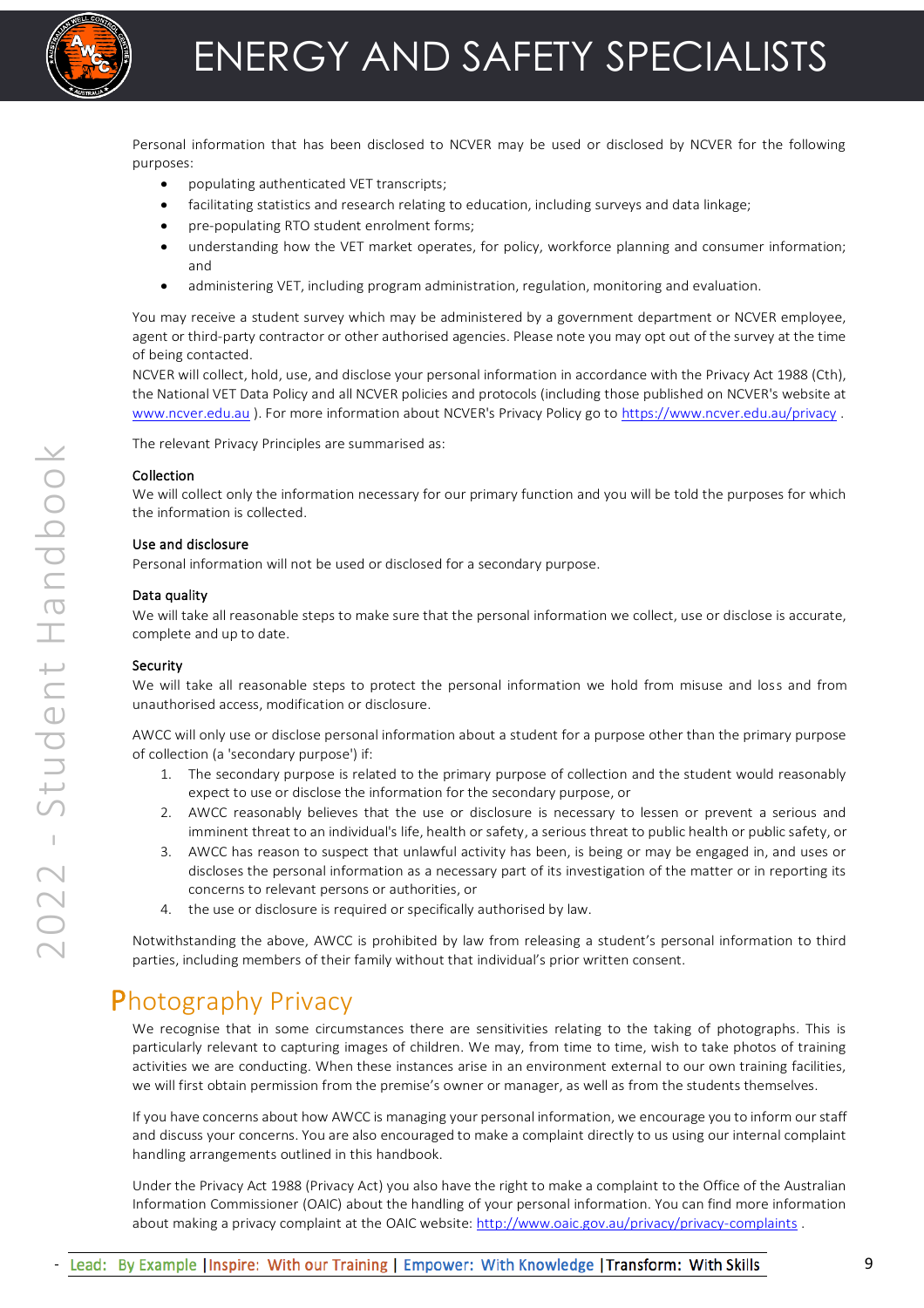

#### <span id="page-11-0"></span>Student Data

 $\mathop{\cup}\mathop{\rm dcl}\nolimits$   $\mathop{\rm dcl}\nolimits$   $\mathop{\rm D}{\rm d}$   $\mathop{\rm dcl}\nolimits$ <br>Under the Standards for RTO's 2015, AWCC are required to capture student data at the time of enrolment. It is the student's responsibility to ensure they provide accurate information regarding themselves and their enrolment. It is the student's responsibility to ensure they inform us of any change of personal details in writing within seven days of the change occurring.

This data is known as AVETMISS data – Australian Vocational Education and Training Management Information Statistical Standard. AWCC must gather information in regard to the following data:

- who the student is,
- where they study, and
- what they study.

We are also required to confirm the identity of the student enrolling into the course. This may involve requesting copy of photo ID or other documents that will verify the student ID. For more information on specific ID requirements for your course, refer to the 'Student Information' for your course available on the AWCC Training website.

Please Note: Enrolment into a course will not be confirmed unless the required student data and proof of ID has been collected and confirmed.

#### <span id="page-11-1"></span>Records Management

All course paperwork is scanned and entered into our Student Management System. Files are stored for the legislated period and electronic files are backed up regularly and are stored on a protected server. Information concerning contact details, financial status, academic status, attendance status, registration details, identification details, evaluations, feedback, and surveys are all confidential.

#### Accessing your Records

Students have access to personal records upon written request to the AWCC Management Team email [administration@wellcontrolcentre.com.au](mailto:administration@wellcontrolcentre.com.au) A Request for access to Student Records Form is available for this purpose, or to allow access to records by a third party. The form can be sent to the student upon request.

In all cases AWCC will require proof of identity to protect the privacy of all client information. Student assessment records are only retained by AWCC for the legislated minimum timeframe of 6 months as per the ASQA General Direction on Retention requirements for completed student assessments.

Students are obligated to keep AWCC informed of their current contact details and to inform us immediately of any change in these details. Students should be advised that if they do not receive any correspondence due to incorrect contact details, they are fully responsible.

## <span id="page-11-2"></span>Unique Student Identifier (USI)

AWCC is only allowed to issue qualifications or a statement of attainment to students who provide their Unique Student Identifier (USI).

A USI is effectively an individual's account or reference number that allows you to access all of your training records, entered in the national vocational education and training (VET) data collection.

The USI will make it easier for you to find, collate and authenticate all of your VET achievements (completed since 1 January 2015) into a single transcript and:

- ◻ link information about your VET achievements, regardless of where you studied
- ◻ enable you to easily access secure digital transcripts of your achievements
- ◻ give you access to, and more control over, your educational information
- ◻ ensure that your VET records are not lost

You will be able to conveniently obtain a complete record of your VET enrolments and achievements from a single online source.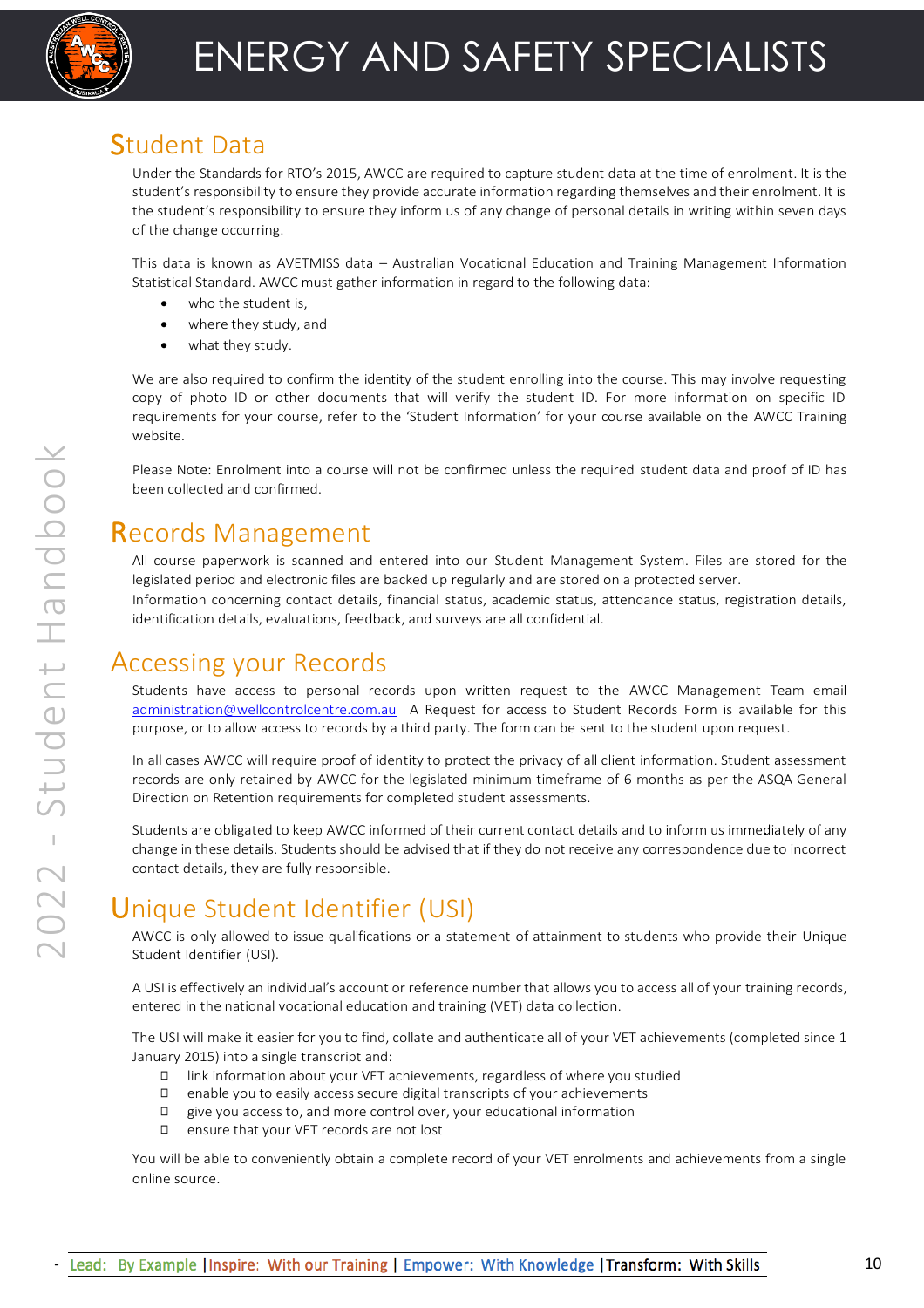

# ENERGY AND SAFETY SPECIALISTS

AWCC and other training organisations will be able to verliy your identity via your USI and conflirm your<br>achievements to determine pre-requisites, credit transfer, Recognition of Prior Learning (RPL) and applicable fundin AWCC and other training organisations will be able to verify your identity via your USI and confirm your opportunities.

If you already have a USI you will need to provide AWCC (and other RTOs you may study with) with your USI on enrolment (or prior to results being finalised).

If you do not yet have a USI, to obtain a USI visit; [http://usi.gov.au/Students/Pages/steps-to-create-your-](http://usi.gov.au/Students/Pages/steps-to-create-your-USI.aspx) [USI.aspx](http://usi.gov.au/Students/Pages/steps-to-create-your-USI.aspx) The USI is available online and at no cost to you.

If you have provided AWCC with your USI, you will receive your qualification or statement of attainment directly.

#### <span id="page-12-0"></span>Managing Your Information

AWCC commits to taking all reasonable care to ensure that information we hold, use and where appropriate disclose to others about you is correct and current.

The accuracy of this information depends largely upon you providing us with details (within 7 days of any changes) such as:

- ◻ Your current address;
- ◻ Your qualification will be sent to this address, so it is important to ensure it is correct.
- ◻ Current telephone numbers;
- ◻ A current email address.

You may access your information, including records of your learning progress at any time. If you find any errors in the records please advise us immediately so that the corrections can be made.

#### <span id="page-12-1"></span>Legislative Information

As a nationally registered Training Organisation, and an Australian business, AWCC has a legal obligation to:

- ◻ Maintain adequate, current and appropriate insurance;
- ◻ Comply with, and ensure that both staff and students comply with, all legislation and regulations, both state and federal, relevant to operation of its business.

During your day-to-day work practices and when participating in training with AWCC, you need to be aware of the relevant legislation (Acts of Parliament) that may impact on you, both about your industry and the training outcomes. While AWCC (and where applicable your workplace) have to meet certain requirements of these Acts, the onus is on you, the student, to make yourself familiar with this legislation.

Copies of State and Federal legislation can be found at your local library or on the Internet at [http://www.legislation.qld.gov.au/Legislation.htm\(State\) a](http://www.legislation.qld.gov.au/Legislation.htm(State))n[d http://www.austlii.edu.au/au/legis/cth/consolact](http://www.austlii.edu.au/au/legis/cth/consol_act)  (Federal).

Other legislation that may be relevant to you includes:

The VET Quality Framework including:

- ◻ National VET Regulator Act 2011 (Cwlth);
- ◻ the Standards for Registered Training Organisations 2015;
- ◻ Work Health and Safety Act 2011;
- ◻ Work Health and Safety Regulations 2011;
- ◻ Privacy Act 1988 & Privacy Amendment (Enhancing Privacy Protection) Act 2012 (Cwlth);
- ◻ Anti-Discrimination Act 1991;
- ◻ Disability Services Act 2006;
- ◻ Fair Work Act 2009;
- ◻ Child Protection Act 1999.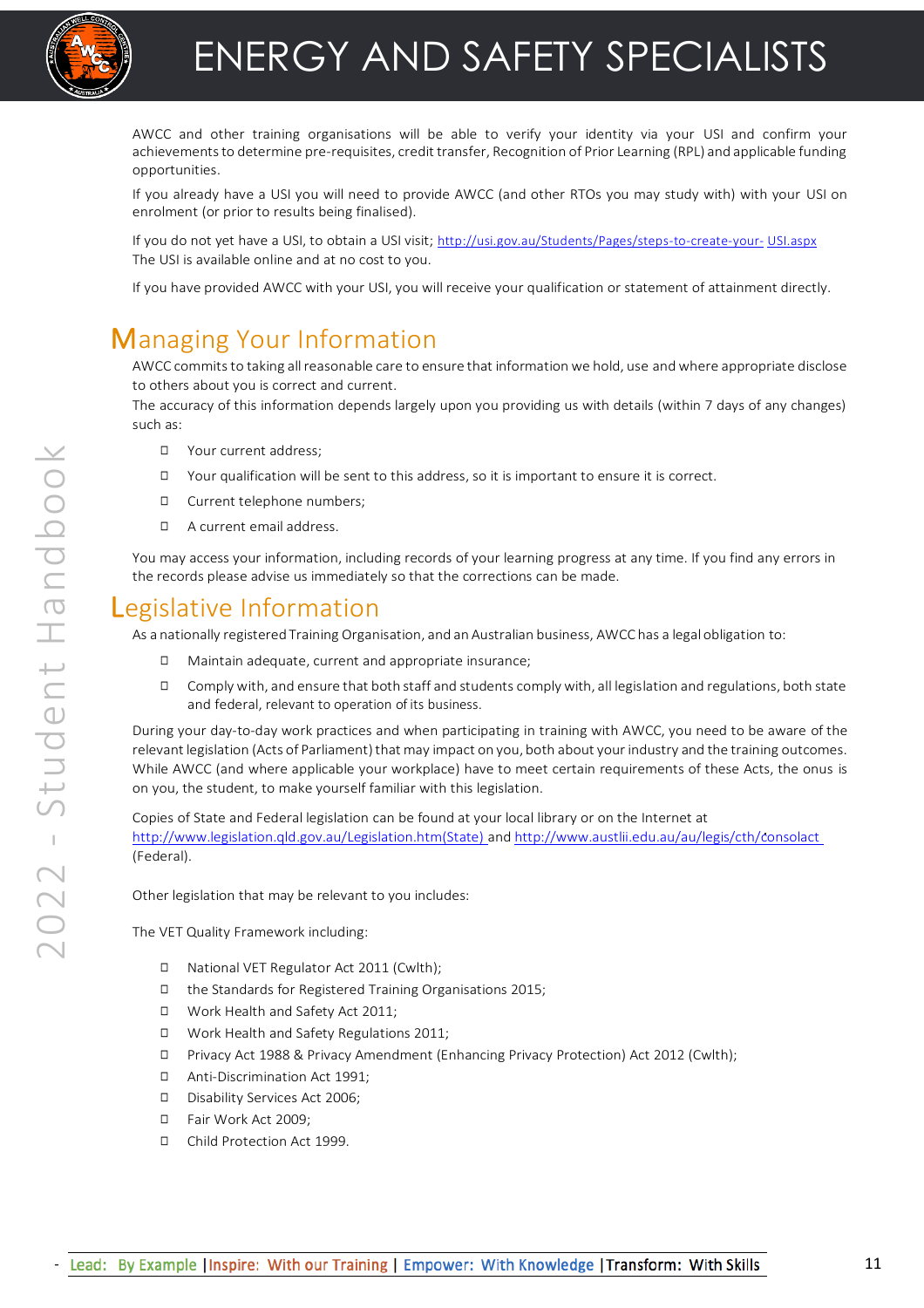

#### <span id="page-13-0"></span>**Smoking**

<code>noking</code><br>All parts of Australian Well Control Centre are non-smoking. Smoking is prohibited in buildings and entries/exits to buildings or car parks. Smoking is permitted in designated areas.

#### <span id="page-13-1"></span>Work Health and Safety

There is always the potential for accidents and injury when attending training, so all students and staff must be aware of the need for taking precautions to avoid them. The most serious is in relation to emergency evacuation in the event of fire or another hazard. The Australian Well Control Centre staff will advise you of the evacuation procedures and other relevant safety information in case of an emergency. In addition, Australian Well Control Centre has a Safety Heath Environment Management Plan for your protection.

All safety precautions are undertaken by Australian Well Control Centre and should a safety incident occur you will be provided with an Incident Report to document the incident and its outcomes.

### Covid-19

To outline the strategies and actions Australian Well Control Centre (AWCC) management and staff are required to take in the prevention of the transmission of the (COVID-19) or control transmission of this infectious disease when a case is identified during, and/or before, a training session.

As part of our risk mitigation strategy, AWCC is to communicate via email or SMS to clients to withhold anyone exhibiting respiratory illness and/or symptoms of a fever, cough, itchy throat or unusual shortness of breath from attending first aid courses.

Course email notifications to students will advise the student they will be excluded from their course should they exhibit signs of the COVID-19 virus. Should a student be excluded, then they will be provided an option to rebook at a later date.

At the commencement of every AWCC course, and prior to housekeeping, the trainer will ask all those present in the classroom, if anyone believes they may have come into contact with a person exposed to the COVID-19 virus.

Trainers have the authority to exclude any student showing any signs of a fever, cough, itchy throat or unusual shortness of breath prior to the commencement of any course.

Trainers are responsible for reporting students being excluded on the trainer report. AWCC administration team will then advise the client of any student exclusion.

#### Using Equipment

As a student, you may be exposed to a variety of hazards associated with the type of work performed, or typical of the environment in your vocational area of study. Australian Well Control Centre's goal is to minimise your exposure to these hazards by implementing strategies which eliminate or at least protect you from exposure to injury or harm. Part of this care is ensuring that students follow the appropriate procedures before using plant and equipment. Before using any type of plant or equipment, students need to be aware of the hazards involved in operating the particular equipment, the safety procedures that should be followed and the correct techniques for operation.

Students can do this by:

- ◻ familiarising themselves with the relevant user manuals before using equipment or machinery
- ◻ being properly trained in the use of the equipment or machinery
- ◻ maintaining the equipment or machinery and keeping it in good condition
- ◻ reporting faults, problems or damages immediately to supervisors
- ◻ using the correct personal protective equipment.

 $\mathrel{\curvearrowright}$ 

<span id="page-13-2"></span>Student Handbook